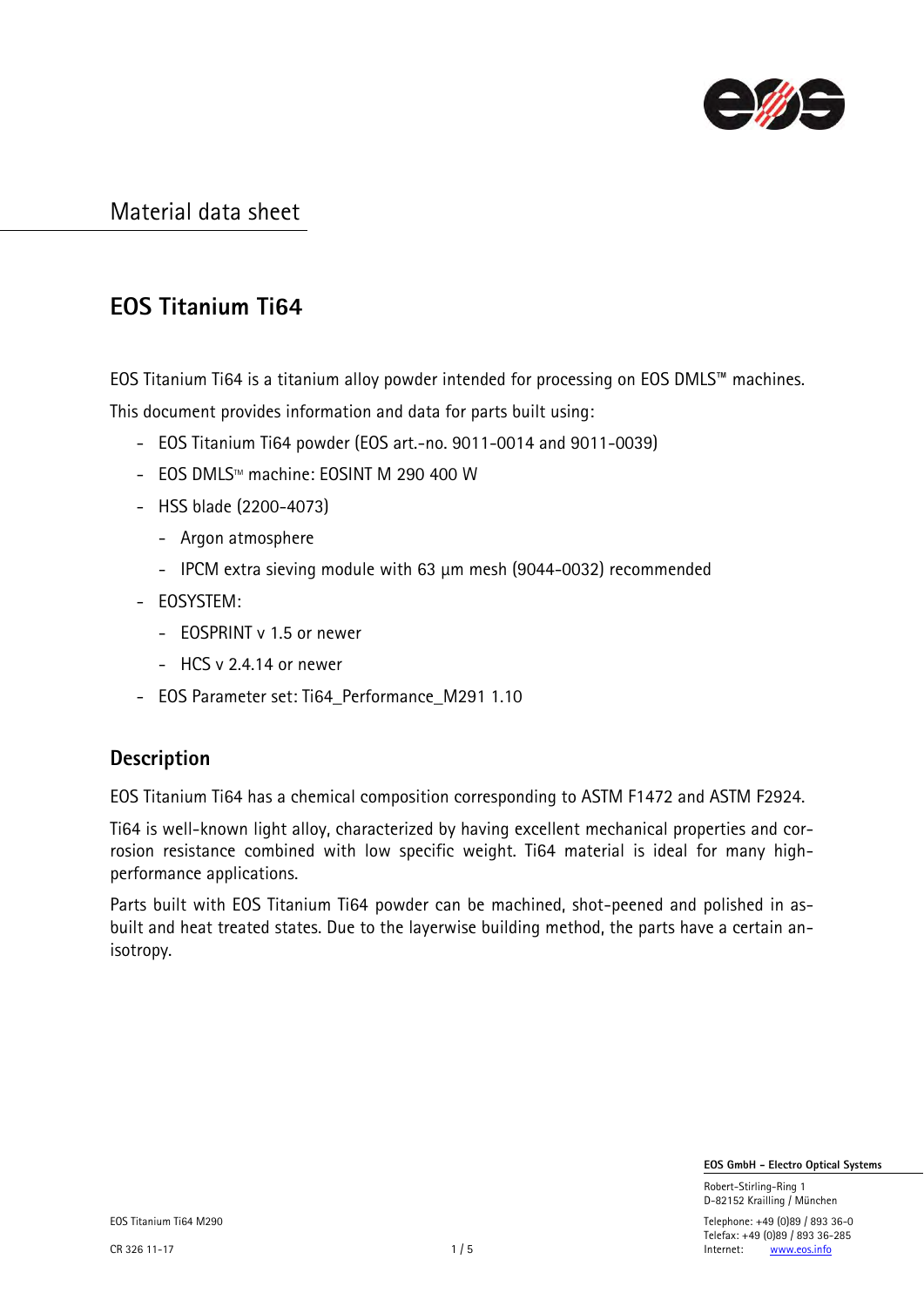

### Technical Data

### Powder properties

The chemical composition of the powder (wt-%):

#### Material composition

|                      | Element               | Min     | Max   |
|----------------------|-----------------------|---------|-------|
|                      | Al                    | 5.50    | 6.75  |
|                      | $\vee$                | 3.50    | 4.50  |
|                      | $\mathbf 0$           |         | 0.20  |
|                      | N                     |         | 0.05  |
|                      | $\mathsf C$           |         | 0.08  |
|                      | $\sf H$               |         | 0.015 |
|                      | Fe                    |         | 0.30  |
|                      | Υ                     |         | 0.005 |
|                      | Other elements, each  |         | 0.10  |
|                      | Other elements, total |         | 0.40  |
|                      | Ti                    |         | Bal.  |
| Max. particle size   |                       |         |       |
| $>63\mu m$           |                       | 0.3 wt% |       |
| General process data |                       |         |       |

| Layer thickness | $30 \mu m$                                   |
|-----------------|----------------------------------------------|
| Volume rate [1] | 5 mm <sup>3</sup> /s (18 cm <sup>3</sup> /h) |
|                 | $1.1 \text{ in}^3/h$                         |

[1] The volume rate is a measure of build speed during laser exposure of the skin area per laser scanner. The total build speed depends on this volume rate and many other factors such as exposure parameters of contours, supports, up and downskin, recoating time, Home-In or LPM settings.

EOS GmbH - Electro Optical Systems

 Robert-Stirling-Ring 1 D-82152 Krailling / München

EOS Titanium Ti64 M290 Telephone: +49 (0)89 / 893 36-0 Telefax: +49 (0)89 / 893 36-285<br>2 / 5 <br>Internet: www.eos.info CR 326 11-17 2 / 5 Internet: [www.eos.info](http://www.eos.info/)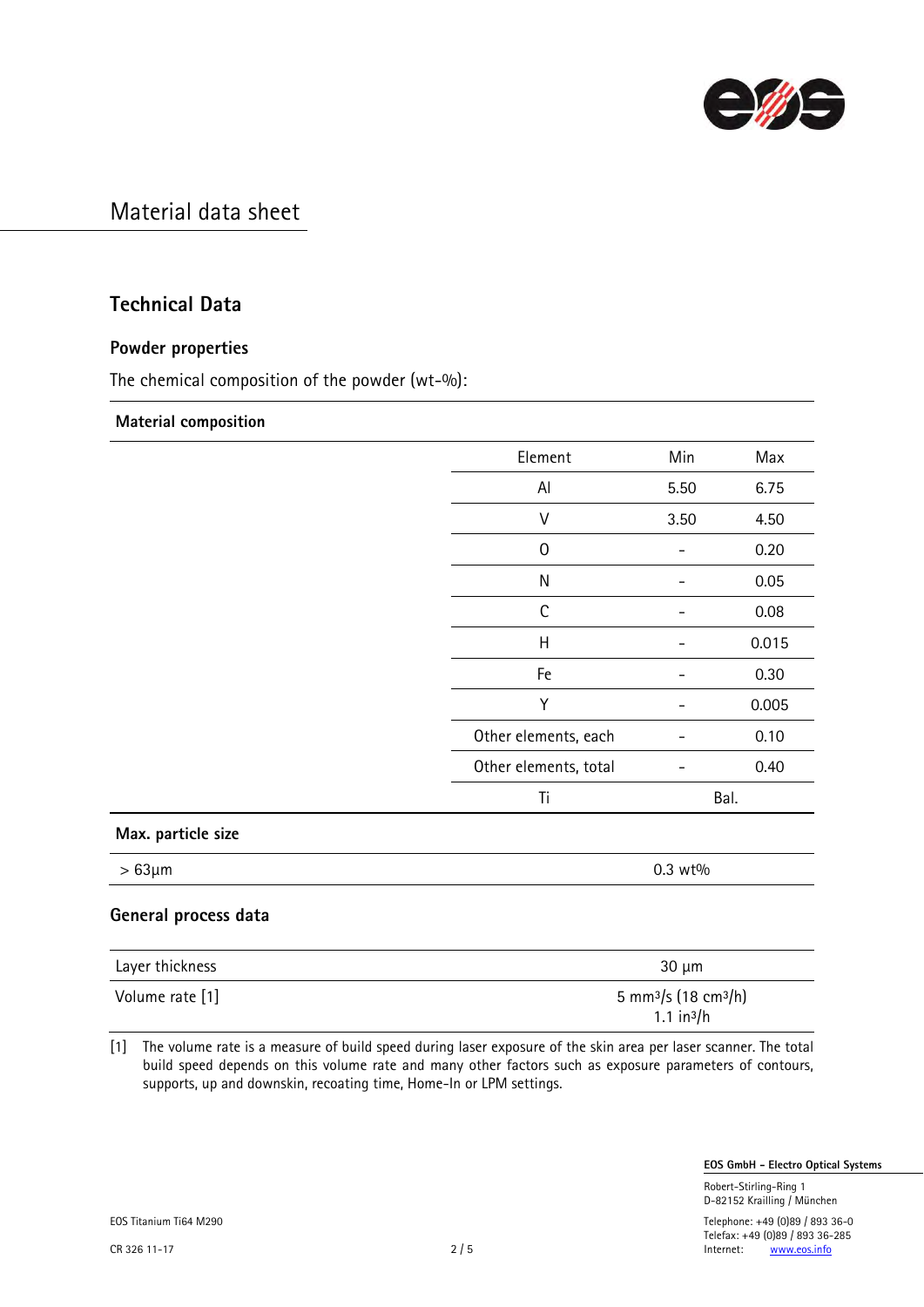

### Physical and chemical properties of parts

| Part density [2]                         | Approx. 4.41 $g/cm3$                                                                                       |
|------------------------------------------|------------------------------------------------------------------------------------------------------------|
|                                          | Approx. 0.159 lb/in <sup>3</sup>                                                                           |
| Min. wall thickness [3]                  | Approx. 0.3 - 0.4 mm                                                                                       |
|                                          | Approx. 0.012 - 0.016 inch                                                                                 |
| Surface roughness after shot peening [4] | Ra 5 - 9 $\mu$ m; Rz 20-50 $\mu$ m<br>Ra $0.20 - 0.35 \times 10^{-3}$ inch<br>$Rz 0.79 - 1.96 x 10-3$ inch |

[2] Weighing in air and water according to ISO 3369.

[3] Mechanical stability is dependent on geometry (wall height etc.) and application.

[4] Measurement according to ISO 4287. Due to the layerwise building the roughness strongly depends on the orientation of the surface, for example sloping and curved surfaces exhibit a stair-step effect.

#### Hardness

| Hardness as build [5] | Approx. 320 HV5 |
|-----------------------|-----------------|
|                       |                 |

[5] Hardness measurement according to standard EN ISO 6507-1 with load 5kg (HV5)

EOS GmbH - Electro Optical Systems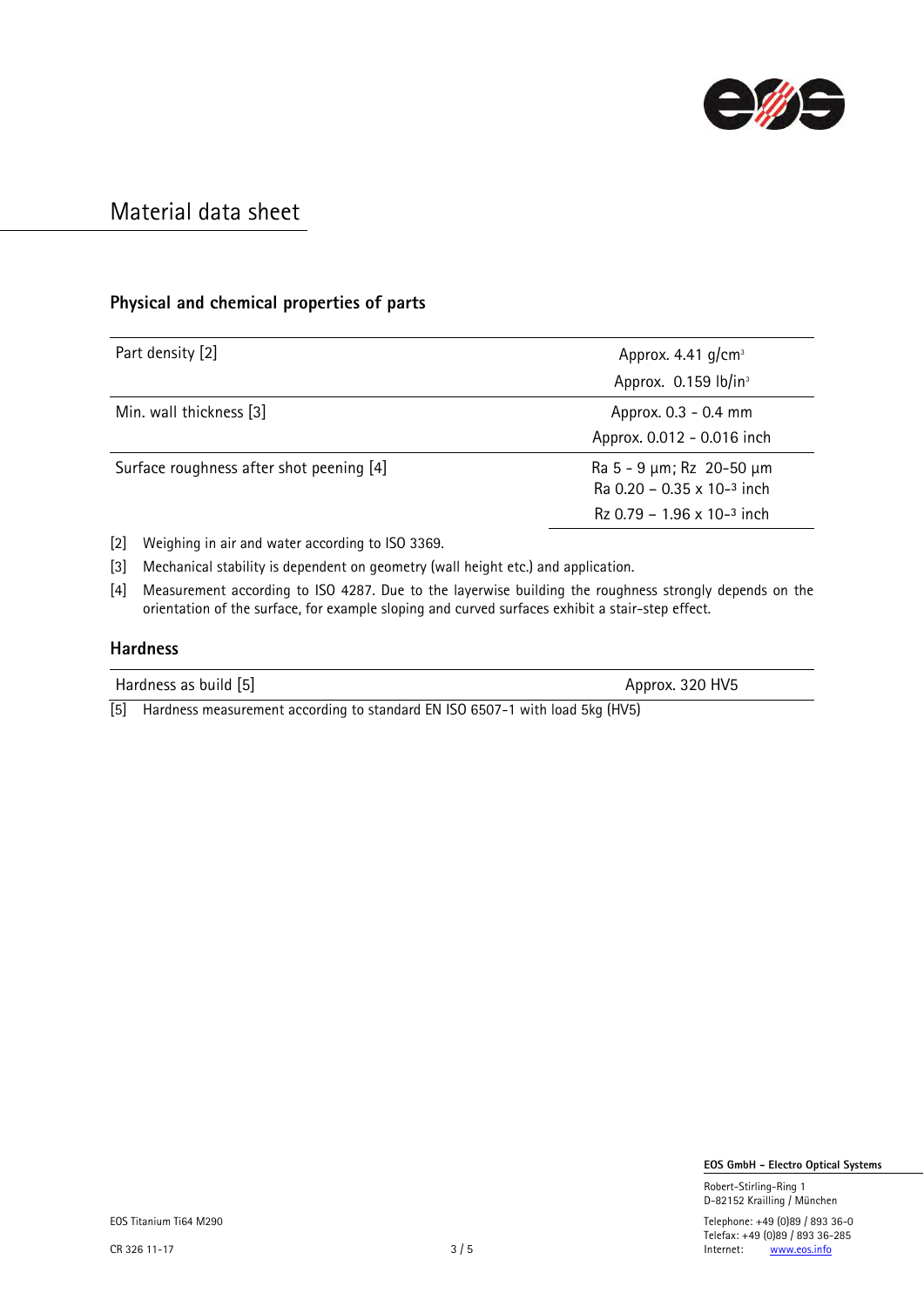

### Tensile data at room temperature [6, 7]

|                               | Heat treated [8]  |                 |  |
|-------------------------------|-------------------|-----------------|--|
|                               | <b>Horizontal</b> | <b>Vertical</b> |  |
| Ultimate tensile strength, Rm | 1055 MPa          | 1075 MPa        |  |
| Yield strength, Rp0.2         | 945 MPa           | 965 MPa         |  |
| Elongation at break, A        | $13\%$            | $14\%$          |  |
| Reduction of area, Z          | $> 25\%$          | $> 25\%$        |  |

[6] Tensile testing according to ISO 6892-1 A14, proportional test pieces. Horizontal: diameter of the neck area 5 mm (0.2 inch), original gauge length 20 mm (0,79 inch). Vertical: diameter of the neck area 4 mm (0.16 inch), original gauge length 16 mm (0.63 inch).

[7] The numbers are average values determined from samples with horizontal and vertical orientation respectively. Values are subject to variations depending on process conditions.

[8] Heat treatment procedure: Specimens were heat treated at 800 °C for 2 hours in argon inert atmosphere.

EOS GmbH - Electro Optical Systems